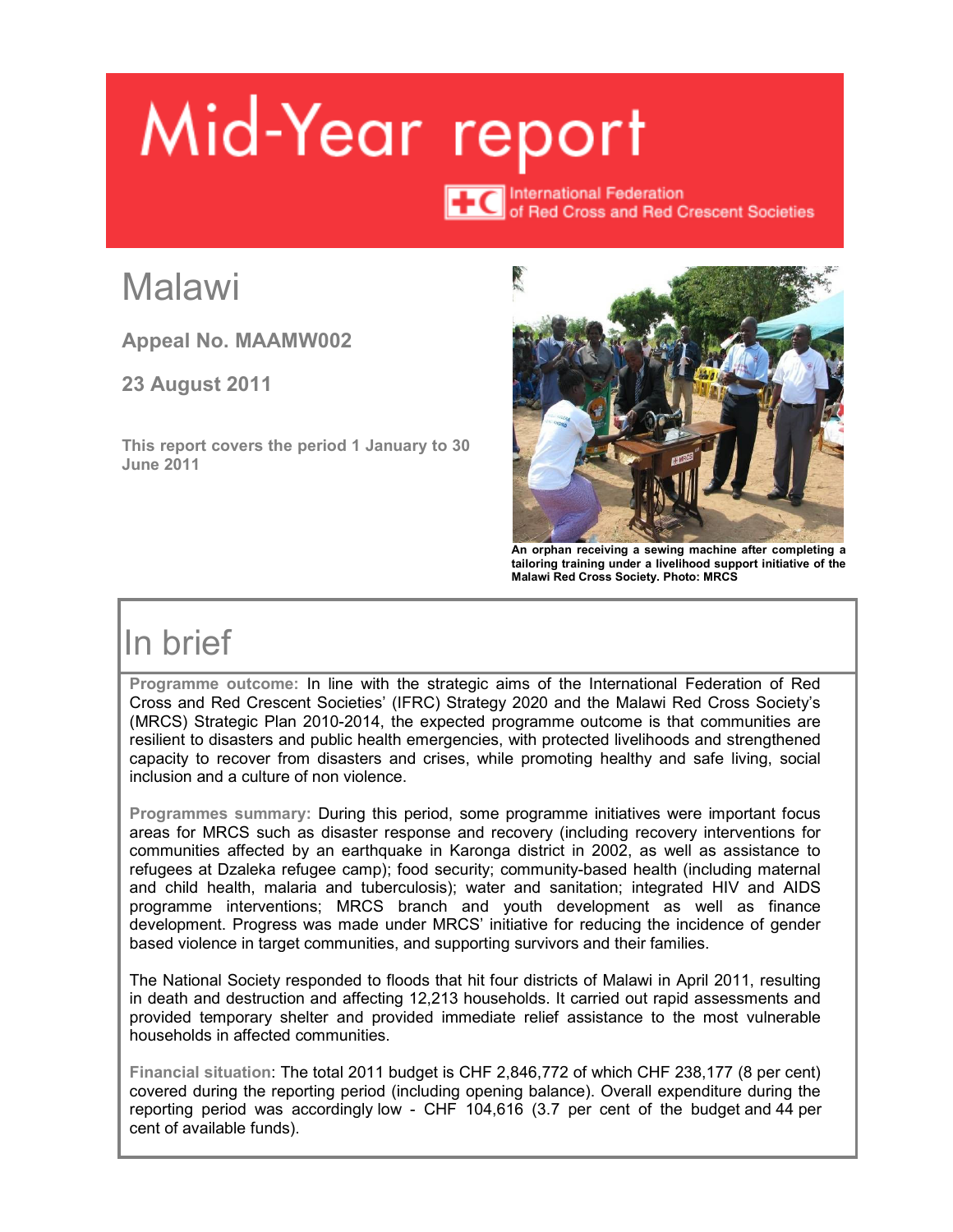During this period, budget revisions were ongoing with the Netherlands, Icelandic and Finnish Red Cross Societies, as well as the UK government's Department for International Development (DFID). The community-based health and care project funded by the Netherlands Red Cross came to an end and funding for a new project was under negotiation. Also, the recovery project funded by DFID came to an end in June and a further funding of three million British Pounds (approximately four million Swiss Francs) was under negotiation for a new project. The actual approved budget will be known in the second half of 2011. Similarly, the total approved budget for 2011 from the Icelandic Red Cross will be known in the second half of the year. A proposal on climate change adaptation in urban areas, for 32 million Euros (approximately 35 million Swiss Francs), was submitted to the Nordic Development Fund through the Finnish Red Cross.

## **[Click here to go directly to the financial report](#page-12-0)**

**No. of people we have reached:** The table below gives the number of people reached directly and indirectly during the first half of 2011.

| <b>Programme</b>                         | Planned no.<br>of people to<br>be reached | <b>People</b><br>reached<br>directly | <b>People</b><br>reached<br>indirectly |
|------------------------------------------|-------------------------------------------|--------------------------------------|----------------------------------------|
| Disaster preparedness                    |                                           | 23.460                               |                                        |
| Disaster response and recovery           |                                           |                                      |                                        |
| Karonga earthquake recovery<br>programme | 6,000                                     | 3.000                                | 15,000                                 |
| Refugee programme                        | 15,000*                                   | 12,000*                              | 0                                      |
| Disaster risk reduction                  | 20,000                                    | 20,000                               | 3.460                                  |
| Food security                            | 11,267                                    | 2,012                                | 8,014                                  |
| Zambezi river basin initiative           | 3,150                                     | 3,150                                | 4.350                                  |
| Community based health                   | 226,119                                   | 30,780                               | 226,119                                |
| Malaria                                  | 234.746                                   | 234,746                              | $\Omega$                               |
| Emergency health                         |                                           | 185                                  |                                        |
| Water and sanitation                     | 74,975                                    | 60,744                               | 2,950                                  |
| HIV and AIDS                             | 750.000                                   | 800.000                              | 2.000.000                              |

*\* On a per month basis* 

**Our partners:** The MRCS received support from the following Movement partners during this period: Swedish, Netherlands, Danish, Finnish, British, Irish, Icelandic, Belgium and Japanese Red Cross Societies, as well as the IFRC and the International Committee of the Red Cross (ICRC). The National Society also worked closely with UN agencies, government-based and international organizations like UNHCR, UNDP, UN Habitat, Global Fund (through the National AIDS Commission), DFID, USAID through Basic Support for Institutionalizing Child Survival (BASICS), World Vision International, Oxfam and Gorta. Collaboration with various government ministries and NGOs continued at all levels.

The MRCS and IFRC want to thank partners and contributors for their response to this appeal.

# **Context**

Malawi is one of the most peaceful and politically stable countries in southern Africa. During the reporting period, the country faced a number of socio-economic challenges which, in a few instances, resulted in delayed service delivery by the National Society. Fuel shortages due to scarcity of forex reserves to pay the suppliers on time continued and delayed the implementation of some planned activities. In addition, shortages in drug stocks in most public health institutions led to inadequate supplies of essential drugs to health posts constructed by MRCS in collaboration with communities in Ntchisi, Kasungu and Dowa districts. This adversely affected the intended objective of these health posts, i.e. to benefit community members by meeting their expectations to have easier access to health services closer to their homes.

In April, the country witnessed serious flooding in Nsanje, Salima, Nkhotakota and Karonga districts, resulting in death and destruction (of property, crops and livestock), which affected 12,213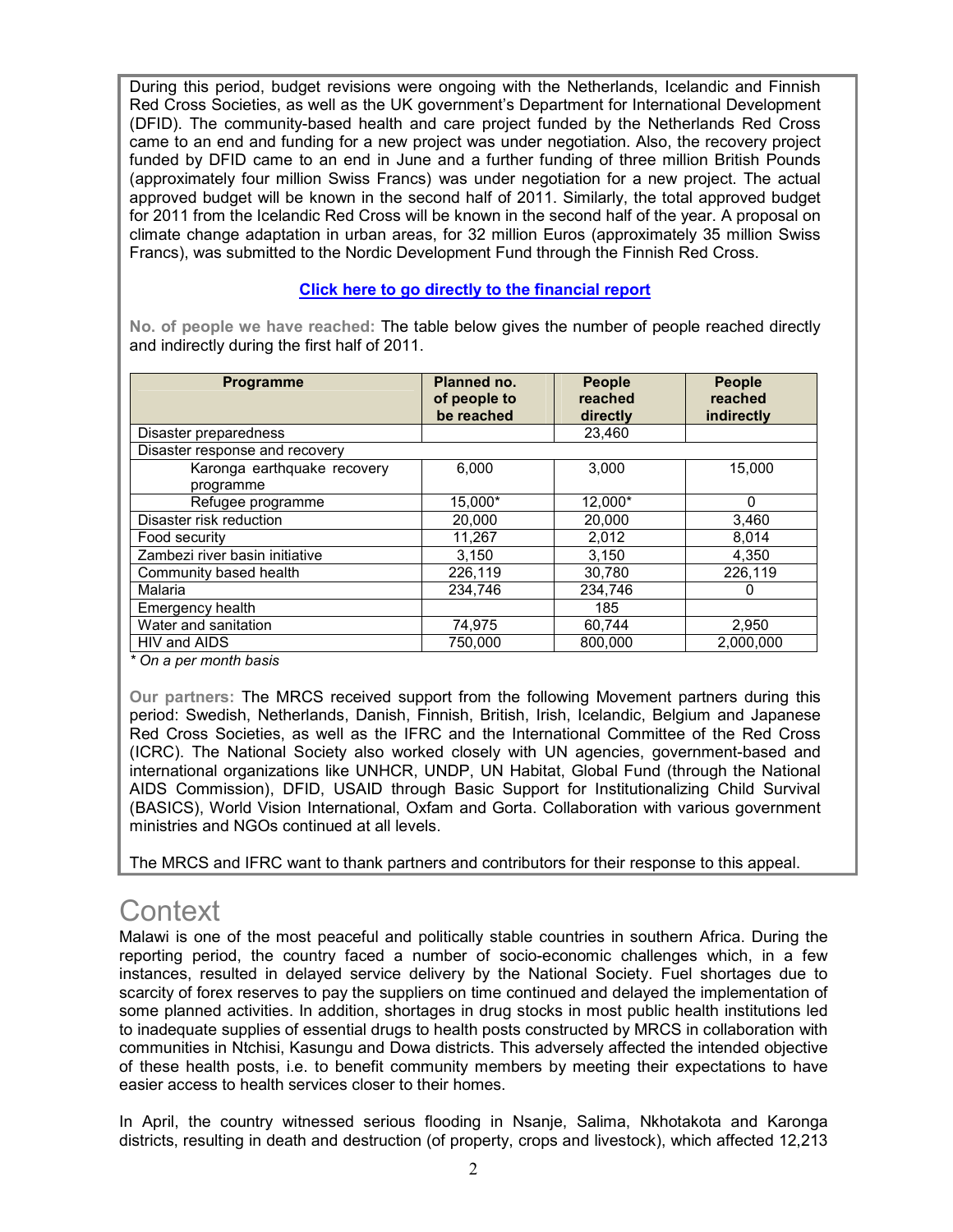households. In Karonga district, where MRCS has been implementing a recovery programme for communities affected by an earthquake in 2002, the floods led to a collapse of 18 household VIP latrines that were under construction by the National Society but could not be finalized due to funding challenges.

Despite these constraints and delays, ARCS continued to make significant progress in implementing programmes laid out in its' 2011 plan, with support from the IFRC and other Movement and non-Movement partners.

# Progress towards outcomes

## Disaster Management

## **Programme component 1: Disaster preparedness**

**Outcome 1:** MRCS has a realistic disaster management master plan (DMMP) and improved capacity in skilled human, financial and material resources for optimal disaster management preparedness.

## **Achievements**

During this period, MRCS continued to focus on building the capacity of communities in disaster preparedness and post disaster response, based on its' disaster management plan. Monthly awareness campaigns were held in Mwanza and Mangochi districts, along with two quarterly community open days, as well as meetings with community leaders and first aid trainings. Community education focused on discussions regarding the impact of climate change and climate change adaptation. Drama performances were also used to educate community members. The interventions reached 460 volunteers and 23,000 community members.

The National Society developed two proposals for the mobilization of resources. One proposal was submitted to DFID for three million British Pounds (approximately four million Swiss Francs) to cover interventions related to the construction and repair of houses and school and household toilets, drilling and rehabilitation of boreholes, as well as extension of pipe water systems in areas affected by the earthquake in 2002. The second proposal for 32 million Euros (approximately 35 million Swiss Francs) was submitted to the Nordic Development Fund, through the Finnish Red Cross, and focused on climate change adaptation in urban areas. Should funding be secured for these proposals during the next reporting period, implementation will start immediately after.

## **Programme component 2: Disaster response and recovery**

**Outcome 1:** MRCS has improved disaster response mechanism to meet the needs of the communities most affected by disasters including the refugee communities.

**Outcome 2:** MRCS capacity to provide assistance in restoring sustainable livelihoods among the population affected by disasters is improved.

## **Achievements**

Following the floods that hit the country in April, MRCS carried out response operations in the affected areas, mostly in Salima and Karonga districts. Rapid assessments were conducted and temporary shelter provided in affected communities. The National Society assisted about 400 households through the provision of 800 tarpaulins, 500 mosquito nets and 60 tool kits.

MRCS also continued implementing a recovery programme in Karonga district, targeting communities that had been affected by an earthquake in 2002. During this period, the construction of 100 houses was completed; cash transfers were provided to 500 beneficiaries to complete house repairs; and community awareness meetings were held to discuss the importance of adhering to construction guidelines when doing repairs. The programme was also evaluated in June by an external consultant. Results show that the programme has been successful. Further, lessons learned have been used to improve on programme design for a second phase programme proposal, which is under discussion with DFID.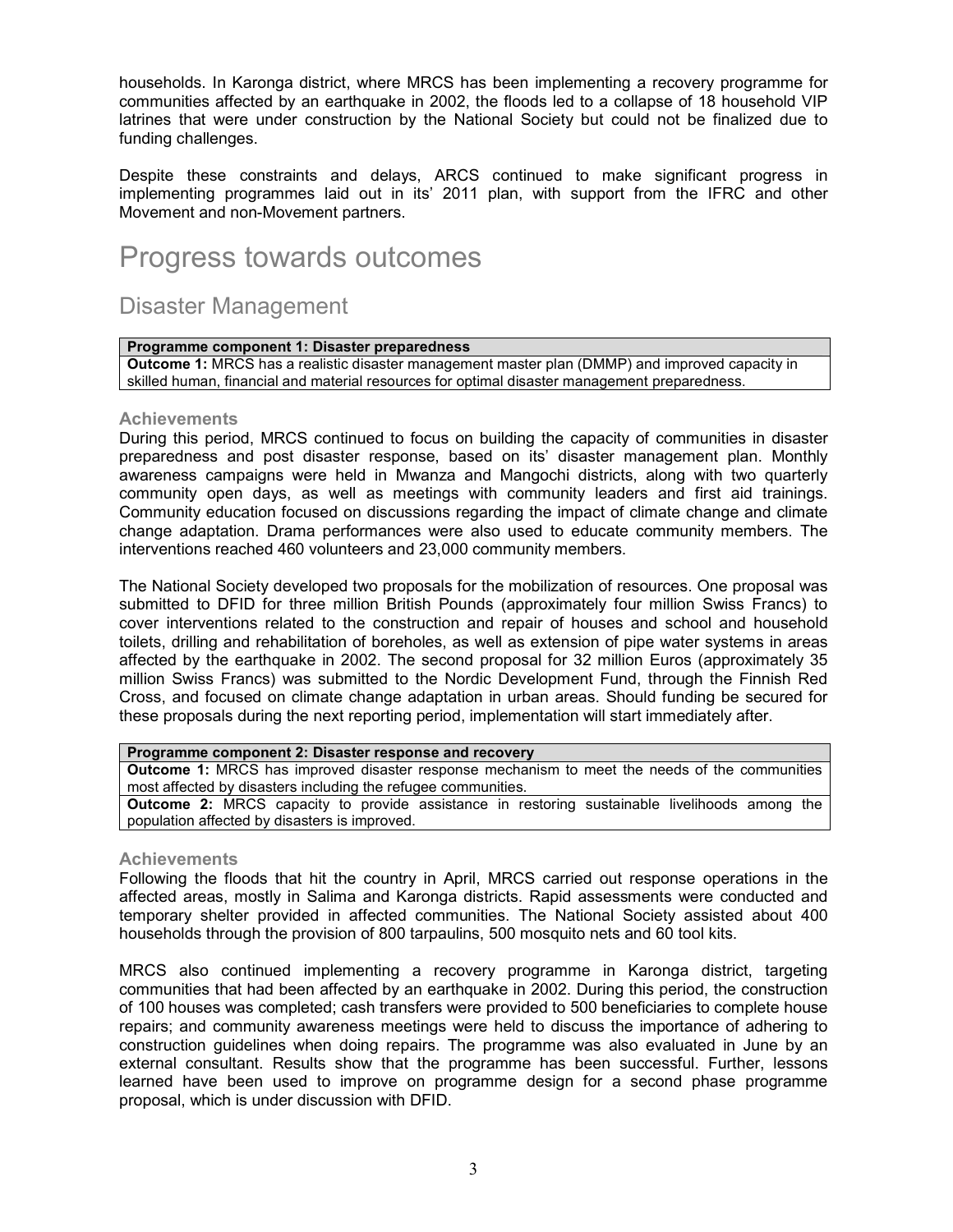The National Society continued initiatives under its refugee programme and assisted approximately 12,000 refugees on a monthly basis. Support in the form of distribution of food and non-food items, as well as counseling and community service, was provided to refugees in Dzaleka refugee camp, which is managed by MRCS with funding from UNHCR and the National AIDS Commission.

| PPVI WIN PVIIVW<br><b>Food items</b> | Quantity          | <b>Non-food items</b>          | Quantity     |
|--------------------------------------|-------------------|--------------------------------|--------------|
| Maize                                | 974,150 kilograms | <b>Blankets</b>                | 700          |
| <b>Pulses</b>                        | 120,949 kilograms | Sleeping mats                  | 700          |
| Sugar                                | 31,300 kilograms  | Insecticide<br>treated<br>nets | 300          |
| Salt                                 | 9,225 kilograms   | Survival kits                  | 5            |
| Corn soya blend                      | 98,288 kilograms  | Tablets of soap                | 24,550       |
| Vegetable oil                        | 40,617 litres     | Sanitary material for<br>women | 3,500        |
|                                      |                   | Cooking sets                   | 60           |
|                                      |                   | Clay stoves                    | 208          |
|                                      |                   | Kerosene                       | 8.000 litres |

**Table: Distribution of food and non-food items in Dzaleka refugee camp during the reporting period** 

In addition, 450 families were assisted in supplementing food rations by cultivating their own food. Each family was given 50 kilograms of fertilizer and 5 kilograms of maize seeds to this end. Further, 95 houses for refugees were renovated, counselling service was offered to 365 refugees to help them cope with and adapt to the new environment (with 35 home visits made to provide further support) and 23 families that had lost loved ones were supported with coffins and other funeral related costs.

## **Programme component 3: Disaster risk reduction (DRR)**

**Outcome 1:** Vulnerabilities of communities in disaster prone areas are reduced through timely information, capacity building and community resilience to disaster risks.

**Outcome 2:** MRCS capacity to implement disaster risk reduction activities is increased to ensure selfreliance of individuals and communities in disaster prone-areas.

## **Achievements**

During the community awareness meetings on disaster preparedness and response, conducted in Mwanza and Mangochi districts, discussions focused on the impact of climate change and climate change adaptation. The outcome of these meetings was the adoption of activities to enhance the capacity of communities to improve their livelihoods in the context of climate change. This included the establishment of an irrigation scheme for enhanced agricultural production, construction of fish ponds for fish production, initiation of bee rearing and goat rearing projects.

| <b>Programme component 4: Food security</b>                |
|------------------------------------------------------------|
| <b>Outcome 1:</b> Household food availability is improved. |
| <b>Outcome 2:</b> Household food utilization is improved.  |
| <b>Outcome 3:</b> Household access to food is improved.    |

## **Achievements**

As one of the National Societies implementing the IFRC Five-Year Strategic Framework on Food Security in southern Africa, MRCS continued to work towards reducing the vulnerability of communities through longer-term support to livelihoods and food security. Steps were taken to improve and increase balanced and diversified agricultural production of food and cash crops through small-scale irrigation in target communities. Seven new irrigation clubs and one irrigation scheme were formed, trainings were conducted for community members on crop management and irrigation techniques, fields were prepared, and 350 starter packs (comprising fertilizers and seeds were procured).

Further, in an effort to increase household income of vulnerable households, capacity building was carried out through the following trainings:

1. Two training sessions on pig production for 60 farmers from three farmers groups;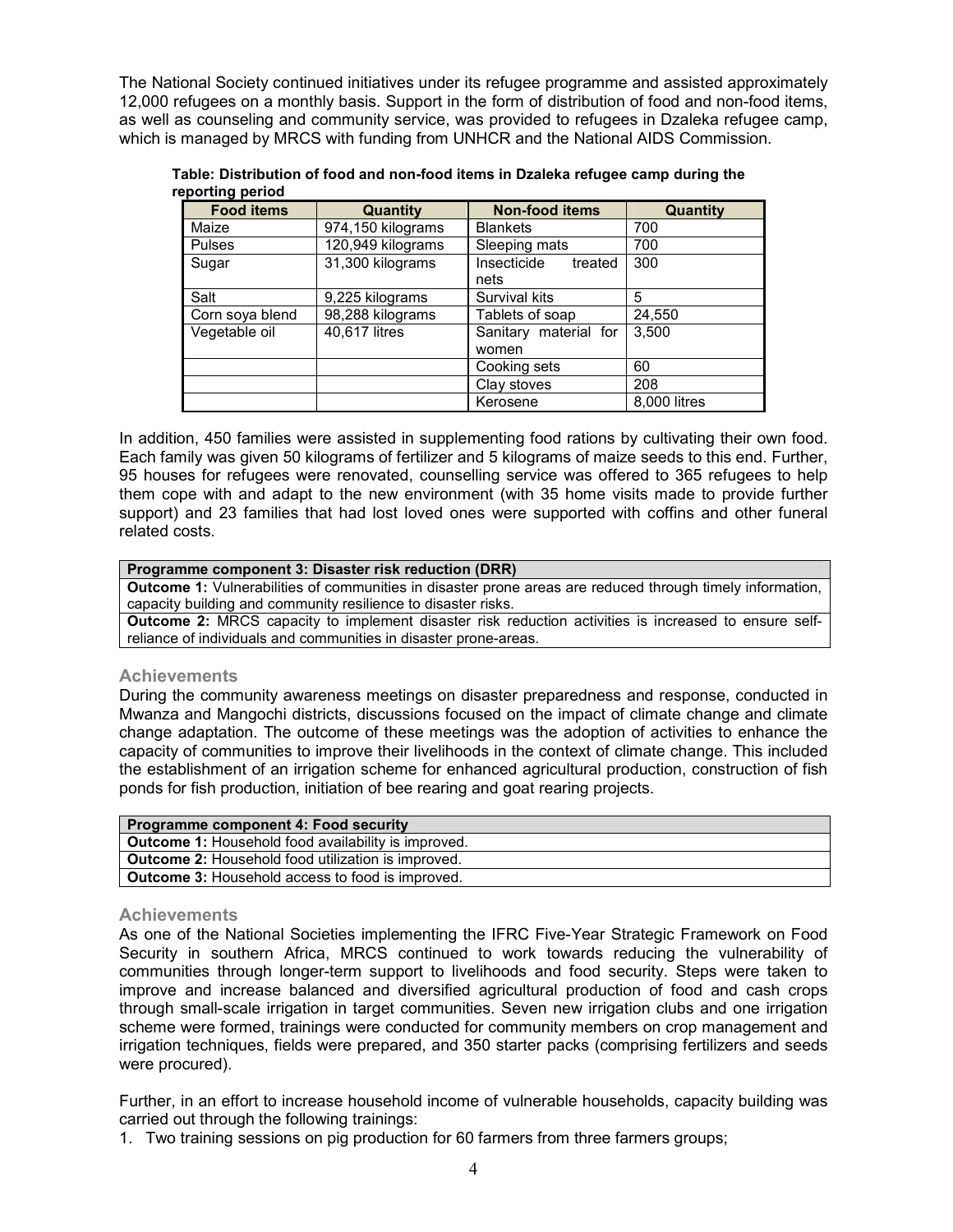- 2. Three fish production training sessions for 48 farmers (with two fish ponds already constructed);
- 3. Two training sessions on bee keeping for 42 farmers from three farmers groups. In addition, 18 bee hives for epiculture were procured to be given to these groups.

The goat pass on project also continued, supplying small-holder farmers with an initial stock of local female goats and improved exotic bucks to promote sustainable goat production.

#### **Programme component 5: Zambezi River Basin Initiative (ZRBI)**

**Outcome 1:** The risk and impact of disasters among communities living along the Zambezi River basin is reduced through community preparedness.

**Outcome 2:** Access to adequate and nutritious food commodities is increased among communities along the Zambezi River basin.

**Outcome 3:** The number of deaths, illnesses and impact from diseases is reduced among communities along the Zambezi River basin.

**Outcome 4:** National Society capacity to implement disaster preparedness, response and recovery operations is increased.

### **Achievements**

As a partner in the ZRBI, the National Society participated in the national team that carried out an assessment to establish the extent of damage and priority areas for response in the Zambezi river basin. While health care support was provided by the government and NGOs, MRCS continued to promote good hygiene practices among 1,500 households. In addition, the six boreholes drilled by MRCS in Nsanje district continued to provide access to safe water to 1,500 households and the six water point committees trained there demonstrated an ability to maintain and manage the water points.

Participation by programme staff in several IFRC regional workshops and programme reviews, as well as in locally organized meetings and trainings on disaster management, resulted in improved knowledge which is contributing towards improved disaster management programming.

## **Constraints or Challenges**

The main challenge was the delay in receipt of funding for the food security initiative, especially during the first quarter of the year, which delayed implementation as scheduled. As a result, some activities planned for this first quarter were shifted to the second quarter as well as second half of the year.

Also, fuel shortages due to scarcity of forex reserves to pay the suppliers on time delayed the implementation of some planned activities. These included the distribution of agricultural inputs like seeds, fertilizers and farm implements under the food security initiative, as well as the delivery of construction materials for the construction and repair of houses under the recovery programme in Karonga district.

## Health and Care

| Programme component 1: Community-based health                                                            |
|----------------------------------------------------------------------------------------------------------|
| <b>Outcome 1:</b> Community capacity to reduce vulnerability to health threats and hazards has increased |
| through knowledge of local community-based health and first aid (CBHFA).                                 |
| Outcome 2: Women, men and children are protected from malaria, through adequate surveillance,            |
| preparedness, prevention and response measures.                                                          |
| <b>Outcome 3:</b> Communities are protected from tuberculosis (TB) through adequate surveillance,        |
| preparedness and response measures.                                                                      |

## **Achievements**

During this period, MRCS trained 15 trainers from 15 of its branches on CBHFA. The trainers will in turn conduct CBHFA trainings for MRCS volunteers in their respective branches (divisions) during the third quarter of the year.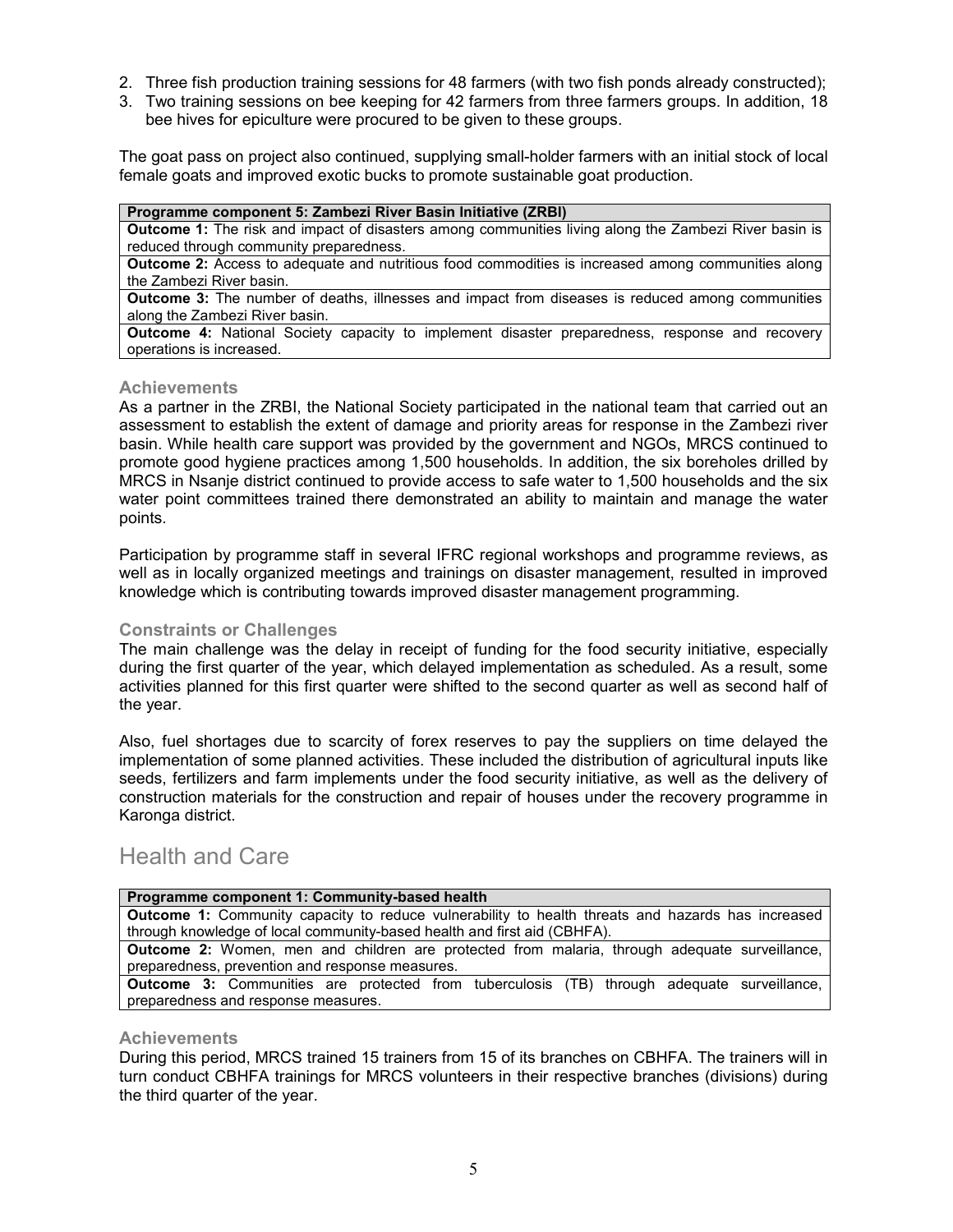In addition, progress was made in the areas of maternal and child health. A total of 3,890 mothers were provided family planning counselling, of which 336 received contraceptive pills, 106 received a contraceptive injection, 3,025 received male condoms and 340 received female condoms. Further, 1,690 pregnant women accessed the antenatal service outreach service offered by the district health offices, with support from MRCS. Similarly, child health services offered by the district health offices, with support from MRCS, covered a number of children during this period. About 4,000 children under the age of five were covered by the under-five clinic services per month, with 2,491 children being immunized, and 642 underweight children were referred to nutrition rehabilitation centres.

In an effort to protect families from malaria, MRCS volunteers carried out home visits to 22,538 households (113,745 people) and 25,975 households (121,001 people) in Mwanza and Neno districts respectively. During the course of these visits, they promoted the utilization of all 119,300 long lasting insecticidal nets (LLINs) that were distributed in Mwanza and Neno.

Similarly, in an effort to protect communities from TB, MRCS volunteers conducted home visits where 10,976 people received various TB messages. Volunteers also collected sputum from 55 TB suspects, of which three were found positive. Drama performances were held to educate community members on TB and approximately 8,780 people were reached through these.

#### **Programme component 2: Emergency health**

**Outcome 1:** Communities in MRCS targeted areas have increased capacity to cope with health emergencies.

#### **Achievements**

Working towards its objective of enhancing the capacity of target communities to cope with health emergencies, MRCS held an advanced first aid training course for 15 first aid trainers, who in turn have started providing training in this area to MRCS volunteers in their respective branches. Following this training, 29 volunteers were trained in basic first aid in Mwanza district, to enable them to respond to health emergencies. MRCS also conducted commercial first aid training for five companies, training 141 workers through this process.

#### **Programme component 3: Water and sanitation**

**Outcome 1:** Access to sustainable safe drinking water, sanitation and hygiene practices is improved in MRCS target areas.

## **Achievements**

During this period, 20 sites for new and old water points were assessed for borehole drilling and rehabilitation in Kasungu, Mchinji and Nsanje districts. Eight boreholes were drilled and constructed of which five were in Mchinji district and three in Kasungu district. Six boreholes were also rehabilitated in Nsanje. Through these, more than 13,775 people have access to safe water sources. Further, 20 water committees, comprising 10 members each, were formed and eight committees were trained on borehole repair and maintenance. The remaining committees will be trained during the second half of the year. Also, 200 MRCS volunteers were trained on the repair of water pumps. All these trainings will contribute to the sustainability of water points as communities themselves will be responsible for managing and maintaining these.

This period also saw the establishment of sanitary facilities such as 183 family latrines, 24 VIP latrines, 18 urinals and 18 hand washing facilities in schools. As a result of these, more than 8,400 people now have access to safer facilities for human waste disposal. Thirty volunteers were trained on sanitation platform casting and latrine construction, with the expectation of passing on skills to community members to ensure sustainability. The training led to the construction of 183 family latrines.

With the aim of intensifying good hygiene practices and sanitation, hygiene promotion campaigns were conducted in Karonga, Mchinji and Nsanje districts, reaching 39,450 people. Hygiene promoters visited 6,431 households to promote and monitor adoption of good hygiene practices (hand washing, constriction of toilets fitted with sanitation platforms and digging refuse pits). During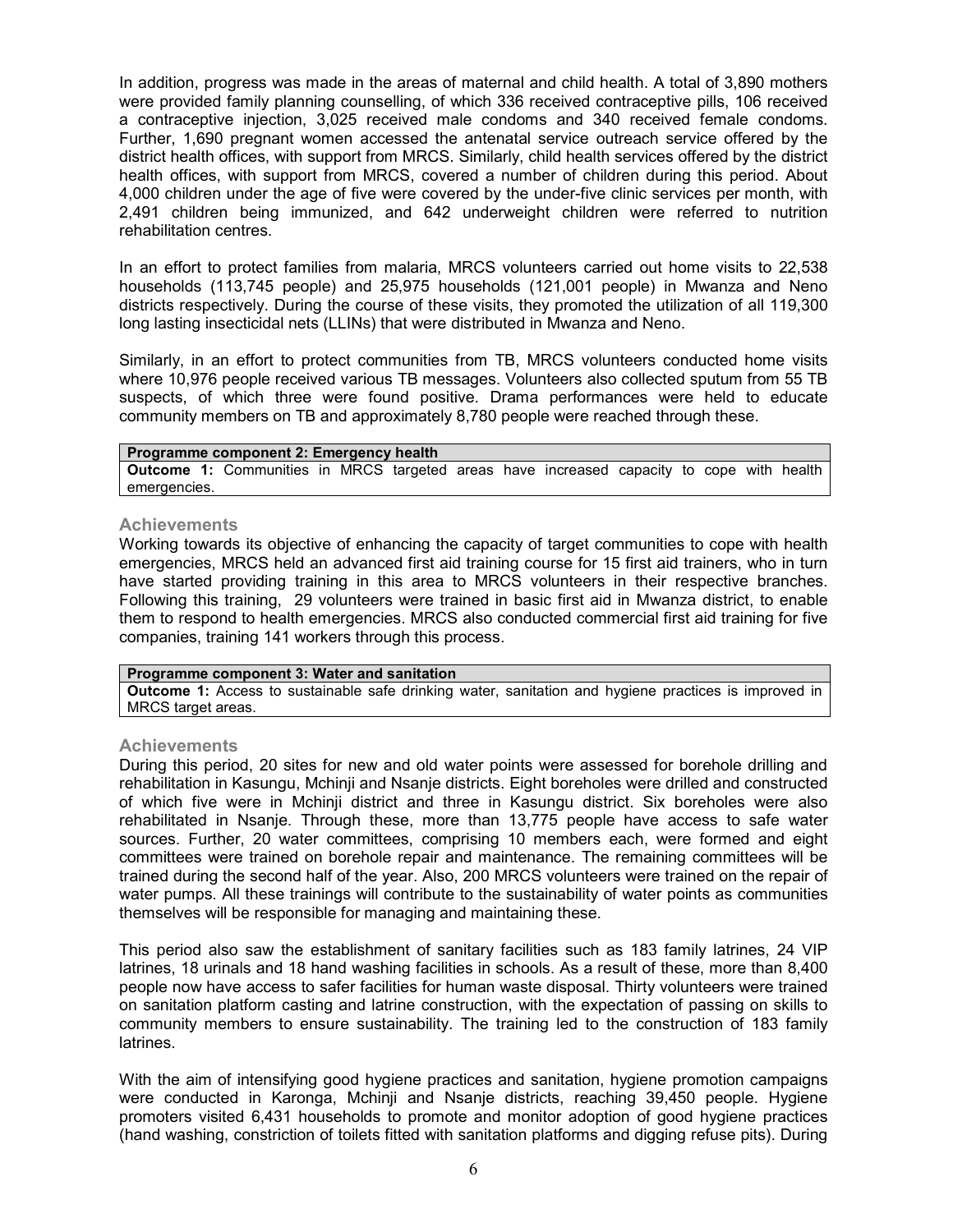these visits it was noted that while all households had toilets, only 1,436 had hand washing facilities and there was a need to strengthen this practice. Further, 74 MRCS volunteers were trained in participatory hygiene and sanitation transformation training.

#### **Programme component 4: Humanitarian Pandemic Preparedness (H2P) Outcome 1:** Flu preparedness plan developed in collaboration with Government and other stakeholders. **Outcome 2:** Linkages with other partners developed for information sharing at district and national

## **Achievements**

levels.

This project phased out during 2010 and was handed over to the Malawi government. During this reporting period, the government organized a workshop to conduct a final review of the Flu preparedness plan before its endorsement by the government. MRCS was a key participant in this workshop.

### **Programme component 5: HIV and AIDS**

**Outcome 1:** Prevent further infections through targeted community based peer education and information education and communication activities for specific most at risk populations, key drivers of the HIV epidemic and promote uptake of services including male circumcision, voluntary counselling and testing (VCT), parent to child transmission (PPTCT) and mother and child health (MNCH).

**Outcome 2:** Provide nursing care in homes and communities for chronic illnesses that still require it. Provide support for PLHIV and children who are on antiretroviral therapy (ART) through counselling on adherence, ART literacy, nutrition, psychosocial support, livelihoods and support groups. Provide holistic support for orphans and vulnerable children including educational, material, livelihoods, psychological and social support and ensure implementation of the regional Child Protection Strategy.

**Outcome 3:** Reduction of stigma and discrimination by engaging in advocacy, promoting human rights, and tackling sexual and gender based violence at community level including promotion and implementation of work place programmes for staff and volunteers.

**Outcome 4:** Strengthen planning, monitoring, evaluation and reporting (PMER) training in resource mobilization, strengthen branch and volunteer management systems, establish relevant partnerships at regional and country level, developing guidelines, good practices, organizing country and regional meetings and facilitating participation in regional and international conferences and seminars.

## **Achievements**

The number of people reached with information, education and communication (IEC) activities exponentially increased to 800,000, as compared to previous years. The National Society's HIV prevention strategy addressed issues of multiple concurrent partners, most-at-risk groups and youth. Condom use was also promoted and 24,000 male and 1,000 female condoms were distributed in targeted communities through peer educators, sex workers and community based volunteers.

MRCS' 690 peer educators reached 238,000 youth during this period. The National Society oriented 32 HIV counsellors in Mwanza, Nkhatabay and Chiradzulu districts, with another 24 HIV testing and counselling (HTC) counsellors being oriented on gender and sexuality. The counsellors in turn participated in HIV counselling sessions for fellow youth in their areas and conducted HTC, both in hospitals and communities to reach out to a large number of youth. MRCS also supported the formation of seven post test youth clubs in these districts, and linked these with the HTC centres within their reach. The post test clubs encouraged an 18% increase in number of youth going for HTC. The HTC counsellors worked with the post test club members in promoting HCT.

Further, 250 sex workers were involved in peer education activities. They conducted awareness campaigns among 967 fellow sex workers on personal protection and distributed condoms to them, promoted the use of condoms among clients, and referred fellow sex workers and clients for HTC.

Since February 2011, two different types of radio jingles developed by MRCS on behavioural change, related to multiple concurrent partnerships and unsafe sex among youth, have been running on two major radio stations, reaching an estimated 2,000,000 people in both rural and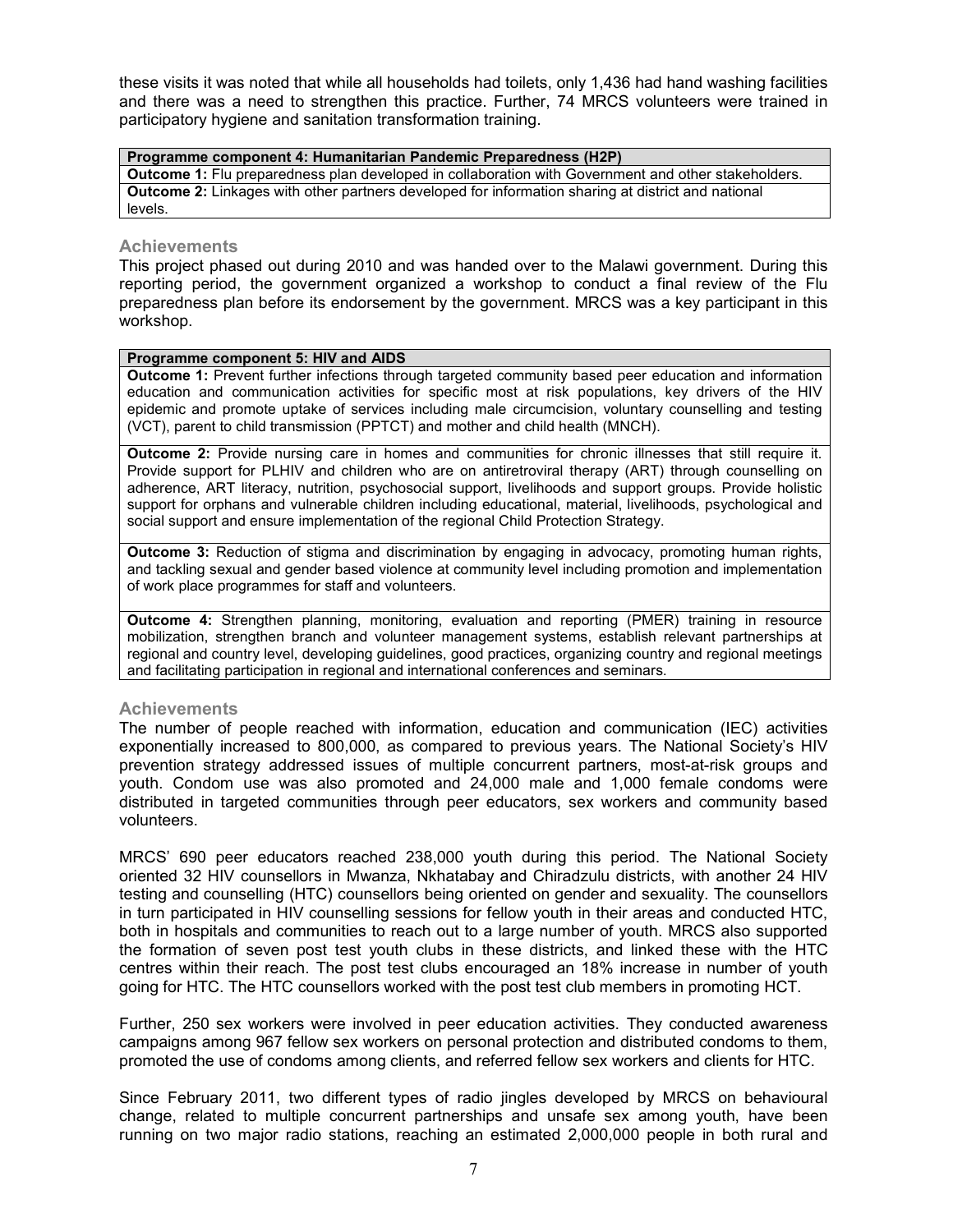urban settings. In addition, eight campaigns on HIV prevention were conducted in target communities through drama shows, poems, songs and dances, which reached 5,580 people. HIV and AIDS messages were also disseminated during sports tournaments started by MRCS in four districts. Distribution of 2,000 leaflets and 2,000 posters on preventing sexually transmitted infections and promoting abstinence and condom use took place among in and out of school youth, along with a training on sexual reproductive health and rights issues for 120 of these youth.

MRCS also continued to work towards expanding care, treatment and support to PLHIV. Support was provided to 1,500 home based care clients and training to 39 home based care volunteers and four coaches. Holistic support was also provided to 9,661 orphans and vulnerable children (OVC) in the form of food, material, educational, psychosocial and livelihood support. The graduation of seven students supported with tertiary education, in April 2011, was a noteworthy achievement. A significant improvement was also seen in psychosocial wellbeing of OVC. The National Society continued to support 53 community based childcare centres<sup>1</sup> covering 5,610 children, both OVC and non-OVC, aged 2-5 years.

MRCS is supporting 28 PLHIV support groups with 1,600 members. This is the highest number in a year since 2003, which MRCS believes is due to increased support to support groups, the decentralization of ART in Malawi and increase in the number of people discharged from the National Society's home based care of PLHIV initiative, who are willing to join the support groups.

Under the Masambo fund, run by MRCS to improve the health and nutritional status of its volunteers and staff who are HIV positive, 24 volunteers and staff living with HIV from Mwanza, Karonga, and Zomba districts, as well as in Dzaleka refugee camp, benefitted from the Malawi Kwacha (MWK) 42,000 (CHF 217) each that they receive in every quarter of the year. Besides using the funds for procuring food and drugs for opportunistic infections, beneficiaries used these for starting small income generating activities and procuring livestock. MRCS is the only organization running this type of funding for its volunteers and staff in Malawi.

## **Constraints or Challenges**

The major constraint was the delay in receipt of funding during the first quarter of the year from some partners, as a result of delayed submission of reports required by them.

The fuel shortages in the country also delayed the progress of some planned activities such as community health days, HIV and AIDS awareness campaigns, outreach maternal and child health clinic sessions, distribution of supplies, as well as some monitoring and evaluation activities.

## National Society Development/Capacity Building

## **Programme component 1: Leadership and management development**

**Outcome 1:** MRCS leadership (governance and management) capacity has increased in developing and implementing policies and strategies for optimal organizational performance and accountability.

## **Achievements**

During the period under review no activities were planned for this component.

#### **Programme component 2: Well-functioning organization**

**Outcome 1:** MRCS has functional and strengthened structures in branches, governance, management and volunteer management according to the characteristics of a Well Functioning National Society (WFNS).

**Outcome 2:** MRCS has capacity in planning, performance tracking and reporting according to the Federation's "Performance and Accountability Framework".

**Outcome 2:** Effective financial management system, procedure and tools are in place and systematically used.

**Outcome 4:** MRCS has a well functioning internal and external communication system, supported with a reliable information technology infrastructure.

 $\overline{a}$ <sup>1</sup> Community owned pre-schools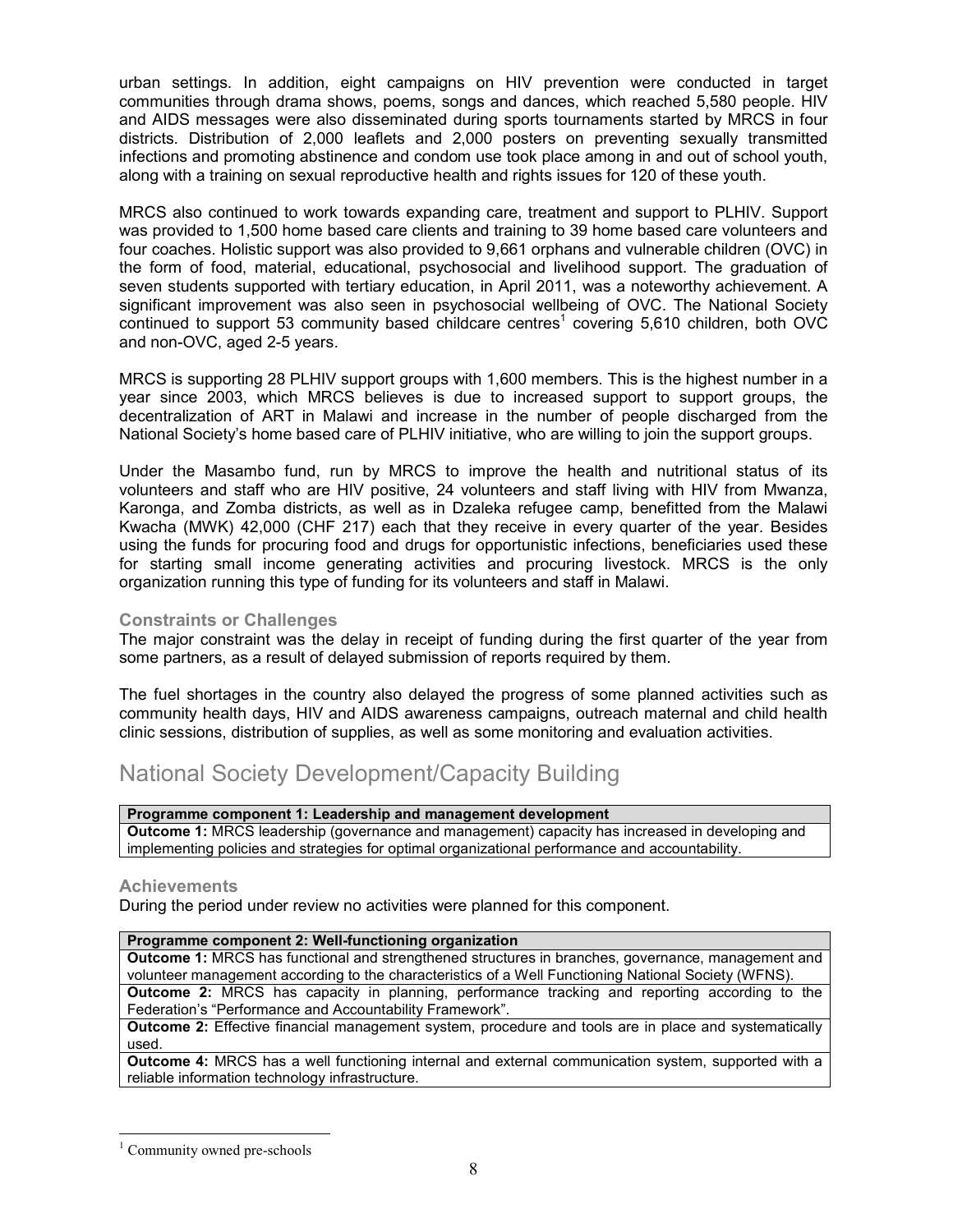## **Achievements**

The focus during this period was to review the conditions of service, i.e. the human resource manual in the MRCS, and revise this accordingly. Though the terms of reference for conducting this exercise were completed, due to funding constraints the exercise has been postponed to the second half of 2011.

The National Society established two twin projects with the Icelandic Red Cross to assist MRCS in strengthening its branch management and development systems. Further, the Belgium Red Cross funded construction of an office in MRCS' Kasungu branch (division).

In an effort to strengthen its planning, monitoring, evaluation and reporting system, MRCS engaged a leadership fellow from the Malawi college of medicine to support this process with the major focus being on developing an integrated health and care monitoring and evaluation system. The process of developing a website and communications strategy was continued during this period.

MRCS carried out several finance management system reviews during this period. Based on identified performance gaps, the National Society developed a finance development project to address these gaps in order to contribute to improving the finance management system, procedures and tools. The activities broadly focus on full adoption of the NAVISION accounting system, strengthening the budget holder's role, improving programme managers' and district officers' understanding of finance management, strengthening procurement management, strengthening finance management at branch level, improving on reporting and documentation, and revision of the finance manual. Costs for conducting a planned information technology (IT) audit, which should help MRCS to put in place a reliable IT infrastructure, have also been incorporated in the finance development project. Currently, MRCS is in the process of consulting its partners for funding and implementation begins in the second half of 2011.

**Programme component 3: Branch development and volunteer management Outcome 1:** MRCS has vibrant branches and local units delivering quality service through their volunteer and youth networks.

## **Achievements**

The National Society has taken branch and youth development as one of the priority areas for the current strategic plan 2010-2014. During the reporting period, a consultative meeting with youth representatives from the three regions of Malawi<sup>2</sup> was carried out to review MRCS' youth policy. The youth policy was revised, approved by MRCS' board, and 500 copies produced along with a dissemination plan. Further, collaboration was strengthened with the National Youth Council and MRCS' branch and youth development manager was appointed as a board member in one of the council's board committees.

MRCS plans to elect a new board and branch committee executives, including youth structures, by the end of this year, for which the election calendar were set during this period. A consultant was also identified to assist MRCS in developing a volunteer database. This exercise will be carried out during the second half of 2011.

## **Programme component 4: Resource development Outcome 1:** MRCS resource base is improved and ensures sustainability of programmes.

## **Achievements**

During the reporting period, a draft communications strategy was developed to support the maintenance of a good public image for MRCS as well as build a wider understanding of MRCS' work. The development of a website for the National Society, as one of the essential resource mobilization tools, is still in progress. Further, plans to develop a donor database were underway (MRCS intends to learn from the South Africa Red Cross that already developed such a database).

A resource mobilization task force, comprising MRCS managers and board members, was established and will be fully operational in the second half of 2011. A resource mobilization plan of

 $\overline{a}$  $2^2$  The Central, Northern and Southern regions that comprise a combined total of 28 districts.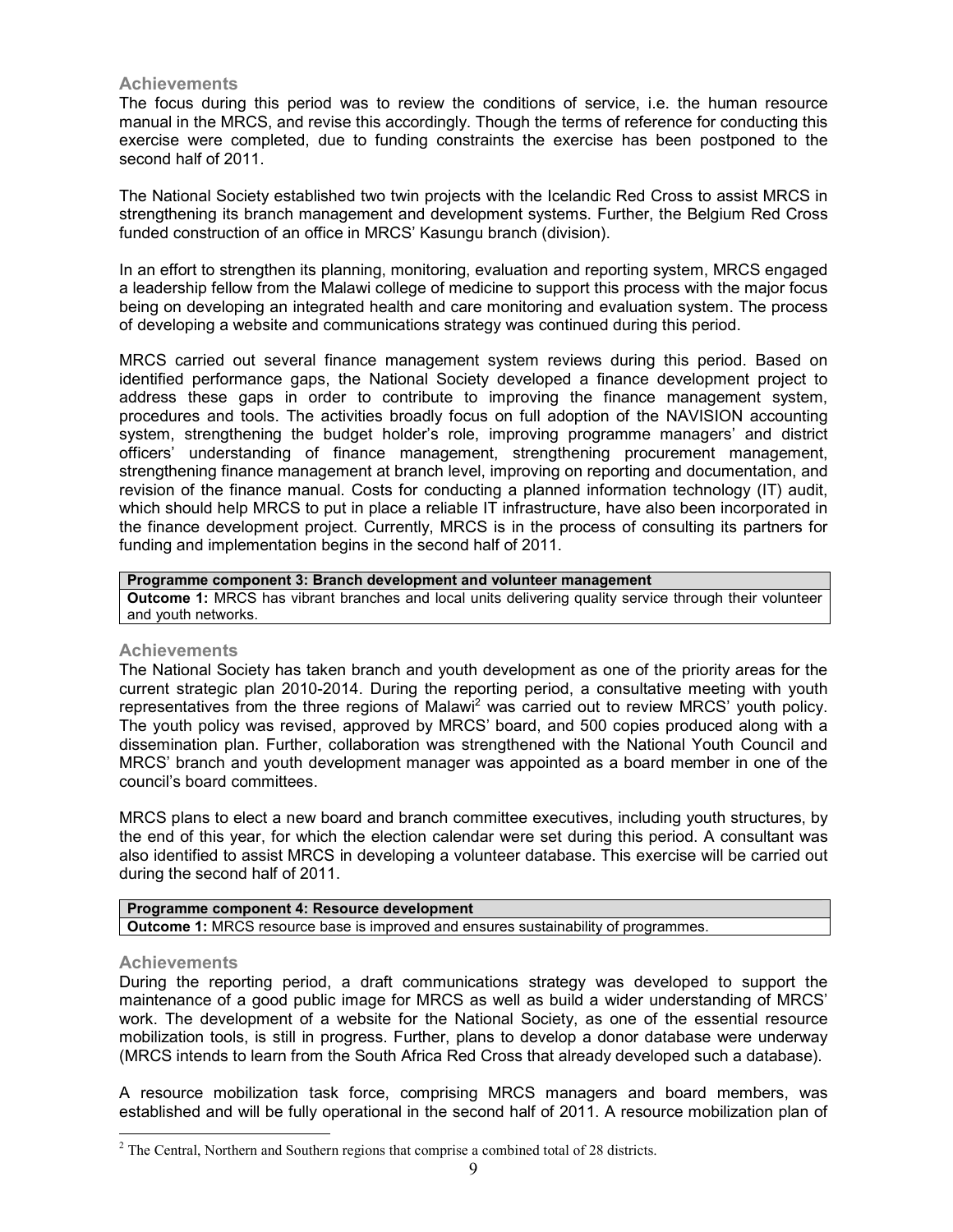action has also been developed. Consultations with partners and an audit firm are ongoing regarding the production of a consolidated audit by September 2011.

## **Constraints or Challenges**

- The departure of MRCS' resource mobilization advisor, who left the organization in March 2011, disturbed the implementation of some activities. There is still a need for such a position in the National Society.
- Mobilizing resources for National Society development (human, finance, material) has been challenging for MRCS. Except the Swedish Red Cross, not many partners committed funding for this.

## Principles and Values

**Programme component 1: Promotion of Fundamental Principles and Humanitarian Values**

**Outcome 1:** Knowledge, understanding and application of the Fundamental Principles and Humanitarian Values are enhanced at all levels of the organization (including non-discrimination, nonviolence, tolerance and respect for diversity and gender).

**Outcome 2:** The Fundamental Principles and Humanitarian Values are internalized leading to positive behaviour change.

## **Achievements**

Effort was made by MRCS to orient all its staff and volunteers on the Fundamental Principles and Humanitarian Values, as well as how to apply these in all operations. Orientations on these were carried out informally during monthly project coordination meetings in project sites. A total of 120 staff members and 460 volunteers were reached through these.

### **Programme component 2: Make operational the Fundamental Principles and Humanitarian Values**

**Outcome 1:** The dissemination of Fundamental Principles and Humanitarian Values is an integral part of all programmes and activities.

## **Achievements**

MRCS continued educating the public and stakeholders on the Fundamental Principles and Humanitarian Values through promotion and dissemination of its programme activities through radio programs, dissemination of programme documentaries, calendars, newspaper features, open days and events during flag week (MRCS fundraising week). Progress was made in the development of a website which, once finalised, will be a good channel for educating the public and stakeholders on Fundamental Principles and Humanitarian Values.

| Programme component 3: Sexual and gender based violence                      |
|------------------------------------------------------------------------------|
| <b>Outcome 1:</b> MRCS has mainstreamed gender issues in all its programmes. |

## **Achievements**

In the context of ongoing violence, abuse, neglect, exploitation and discrimination faced by women and children across all social strata in Malawi, and the effects of HIV and AIDS exacerbating the situation, MRCS continued to tackle gender based violence (GBV) through the HIV and AIDS and refugee programmes.

During this period, activities under this initiative were implemented in nine districts and the Dzaleka refugee camp, with the aim of reducing the incidence of GBV and supporting survivors and their families or guardians. The National Society trained 40 GBV committee members in Dzaleka refugee camp on GBV awareness, forms of GBV, prevention and response (counselling and support to survivors and counselling and rehabilitation of perpetrators). The committee assists in identifying cases and referring them to appropriate authorities. Further, ten gender focus group discussions were conducted in Mwanza, Chiradzulu and Nkhatabay districts, facilitated by MRCS along with the district AIDS coordinating committee. In total, 2,050 people attended these discussions. Issues of gender and how this contributes to the transmission of HIV were discussed.

## **Constraints or Challenges**

The articulation of gender issues in a structured manner in all programmes has been a challenge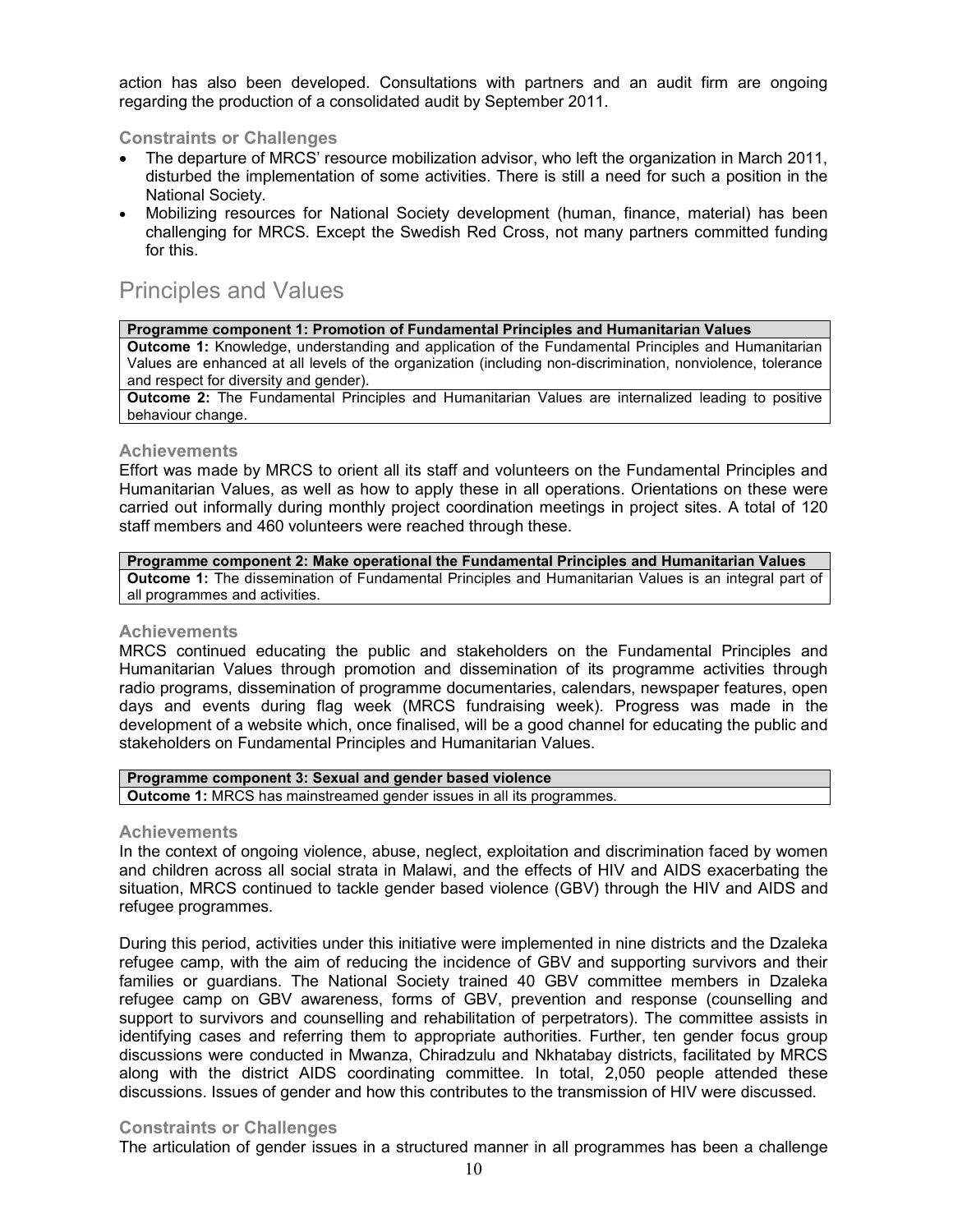as the majority of MRCS staff still need to be trained or oriented on how to mainstream gender issues in programming. Therefore, there is need to identify resources for training staff to enable a better understanding of gender mainstreaming, along with more community education on such issues.

# Working in partnership

During this period, MRCS continued partnerships with Movement partners (IFRC, ICRC, and the Swedish, Netherlands, Danish, Finnish, British, Irish, Icelandic, Belgium and Japanese Red Cross Societies) who contributed financial, technical and material support for its programmes. The National Society also worked closely with UN agencies, government-based and international organizations, as well as relevant government ministries and NGOs at all levels including at the community level.

MRCS participated in various technical coordination meetings with the government and other stakeholders at national and district levels. The government provided the National Society with policy guidance and technical support during processes like project design, implementation and evaluations. Collaboration with the UN helped MRCS to access both technical advice for programming and implementation of its volunteer development, recovery and refugee programme interventions, as well as some relevant trainings. There is however, a need to address the areas of disaster risk reduction and preparedness through MRCS' current partnerships.

# Contributing to longer-term impact

The programmes are in line with IFRC's Strategy 2020 and meet the objectives of the Johannesburg Commitments<sup>3</sup>. They are based on MRCS' strategic plan 2010-2014, complemented by an operational plan for 2011.

During this period, MRCS continued to use a monitoring and evaluation mechanism for better management, learning and improvement in its programmes. This included fortnightly programme review meetings, monthly meetings with volunteers in the districts, ongoing supervision by coaches to volunteers, monthly and quarterly visits by managers to project areas and quarterly planning and review meetings. Lessons learned, best practices and quality standards in the programmes were shared through documentation of case studies, sharing of evaluation reports, distribution of a monthly newsletter, sharing programme documentaries and community feedback sessions. Under the health and care programme, the Danish Red Cross funded a learning visit for a MRCS representatives to the Uganda Red Cross, to learn more about integrated health and care programming. A wealth of knowledge, including best practices and lessons learned, was gathered and will help MRCS in achieving its vision to have an integrated health and care programme.

Gender issues have been integrated in most of the programmes through encouraging equal representations in leadership positions in project management structures at field level. During baseline surveys, needs assessments and programme evaluations, participation of both men and women was encouraged. This provided opportunities to articulate the needs of both women and men in programmes.

# Looking ahead

 $\ddot{\phantom{a}}$ 

MRCS will continue working with its current partners and focusing on the same programmes during the rest of 2011. During the first half of the year, delayed reporting in some projects resulted in late receipt of funding which affected progress of programme activity implementation. Therefore, a priority for the second half of the year will be to improve on reporting. MRCS will also strive to intensify resource mobilization and collaborate with new partners to mobilize more resources to meet programming gaps.

<sup>&</sup>lt;sup>3</sup> The Johannesburg Commitments were signed at a 7th Pan African Conference held in Johannesburg under the theme '*Together for Action in Africa'*, and attended by representatives from all African National Societies.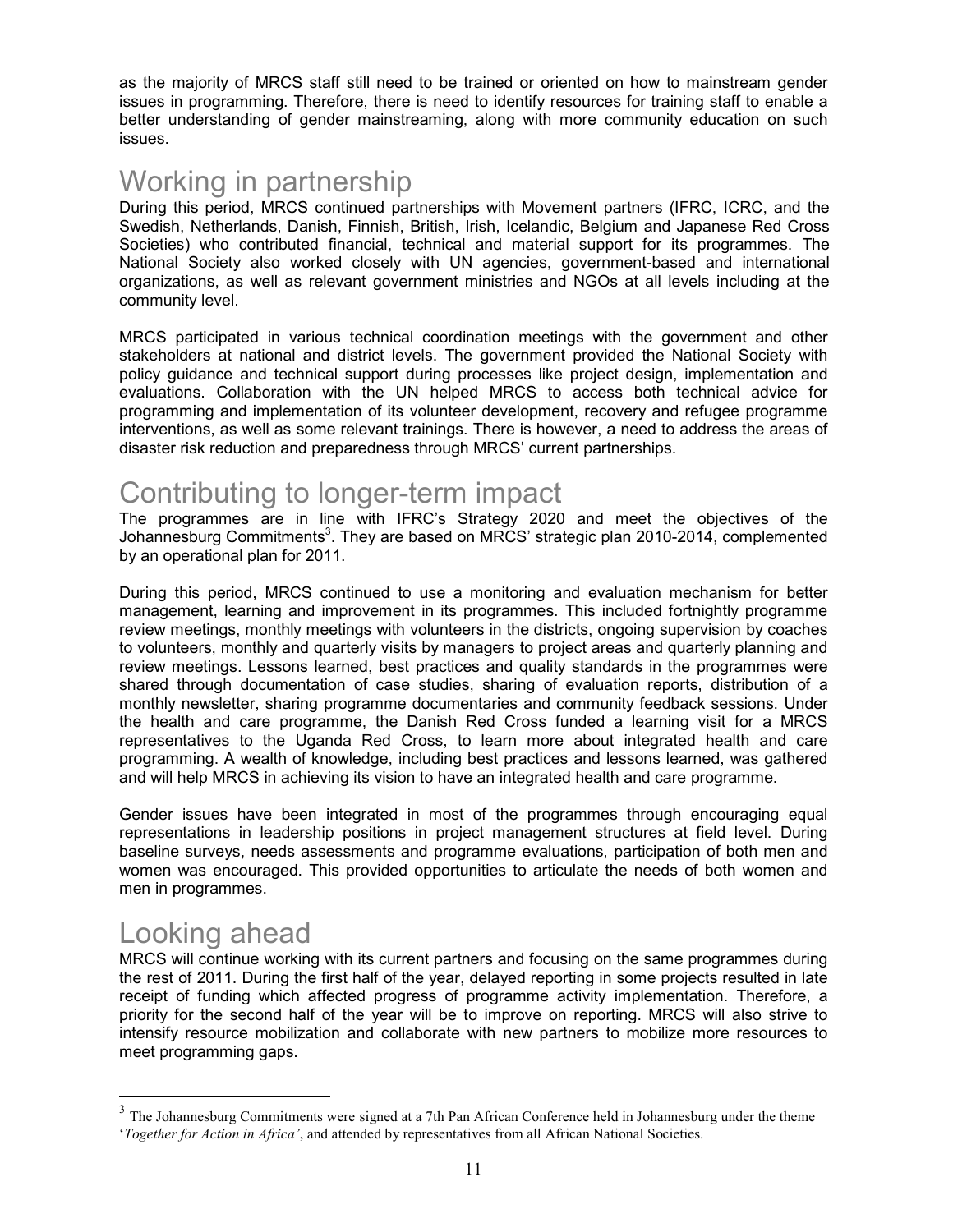## **How we work**

*All Federation assistance seeks to adhere to the Code of Conduct for the International Red [Cross and Red Crescent Movement and Non-Governmental Organizations \(NGO's\) in Disaster](http://www.ifrc.org/en/publications-and-reports/code-of-conduct/)  Relief and is committed to the [Humanitarian Charter and Minimum Standards in Disaster](http://www.sphereproject.org/)  [Response \(Sphere\) i](http://www.sphereproject.org/)n delivering assistance to the most vulnerable.* 

## The IFRC's vision is to:

Inspire, encourage, facilitate and promote at all times all forms of humanitarian activities by National Societies, with a view to preventing and alleviating human suffering, and thereby contributing to the maintenance and promotion of human dignity and peace in the The IFRC's work is guided by Strategy 2020 which puts forward three strategic aims:

- 1. Save lives, protect livelihoods, and strengthen recovery from disaster and crises.
- 2. Enable healthy and safe living.
- 3. Promote social inclusion and a culture of non-violence and peace.

**Contact information** 

world.

For further information specifically related to this report, please contact:

- In the Malawi Red Cross Society: Lawson Kasamale, Secretary General; email: lawskasamale@malawiredcross.org; phone: +265.1.775.290; fax. +265.1.775.590
- In the Southern Africa Region: Ken Odur, Regional Representative; email: ken.odur@ifrc.org; phone: +27.11.303.9700; fax +27.11.884.3809.
- In the Africa Zone: Dr. Asha Mohammed, Head of Operations, Africa Zone; email: asha.mohammed@ifrc.org; phone: +27.11.303.9700; fax: + 27.11.884.3809 and +27.11.884.0230.

For resource mobilization and pledges enquiries:

• In the Africa Zone: Ed Cooper, Resource Mobilization and Performance and Accountability Coordinator; email: ed.cooper@ifrc.org; phone: +27.11.303.9700; fax: +27.11.884.3809 and +27.11.884.0230.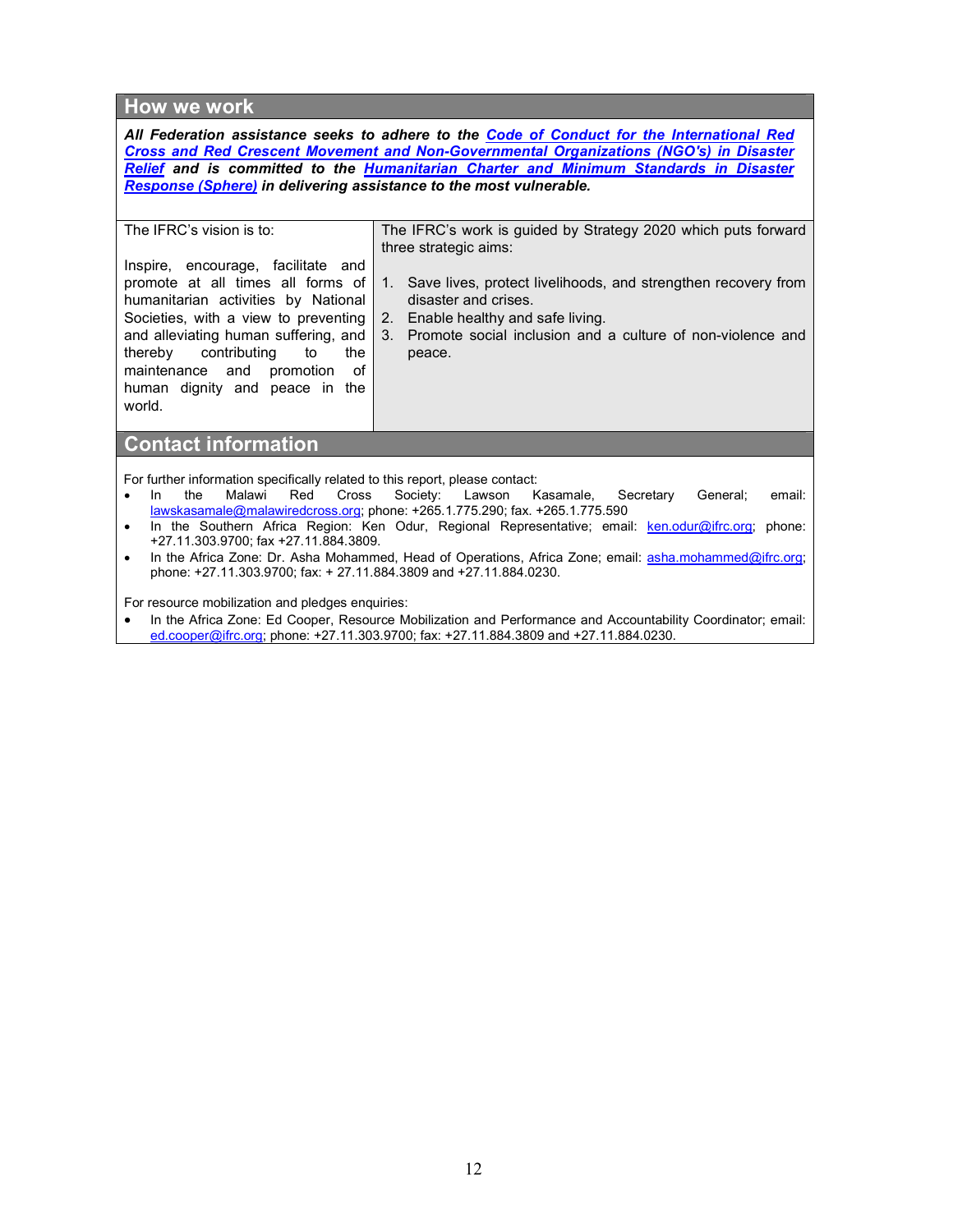<span id="page-12-0"></span>MAAMW002 - Malawi

## **I. Consolidated Response to Appeal**

| <b>Selected Parameters</b> |                |  |  |  |  |
|----------------------------|----------------|--|--|--|--|
| Reporting Timeframe        | 2011/1-2011/6  |  |  |  |  |
| <b>Budget Timeframe</b>    | 2011/1-2011/12 |  |  |  |  |
| Appeal                     | MAAMW002       |  |  |  |  |
| Budget                     | APPFAL         |  |  |  |  |

Mid-year Report 2011 **All figures are in Swiss Francs (CHF)** All figures are in Swiss Francs (CHF)

T

|                                             | <b>Disaster</b><br>Management | <b>Health and</b><br><b>Social Services</b> | <b>National Society</b><br><b>Development</b> | <b>Principles and</b><br><b>Values</b> | Coordination | <b>TOTAL</b> |
|---------------------------------------------|-------------------------------|---------------------------------------------|-----------------------------------------------|----------------------------------------|--------------|--------------|
| A. Budget                                   | 1,279,580                     | 1,123,101                                   | 375,063                                       | 69,028                                 | 0            | 2,846,772    |
| <b>B. Opening Balance</b>                   | 765                           | 197,898                                     | 9,424                                         | 0                                      | $\mathbf{0}$ | 208,087      |
| Income                                      |                               |                                             |                                               |                                        |              |              |
| <b>Cash contributions</b>                   |                               |                                             |                                               |                                        |              |              |
| DFID Partnership grant                      | $-4.143$                      |                                             |                                               |                                        |              | $-4,143$     |
| Japanese Red Cross                          |                               | 7,177                                       |                                               |                                        |              | 7,177        |
| Swedish Red Cross                           |                               | 15,428                                      |                                               |                                        |              | 15,428       |
| Swedish Red Cross (from Swedish Government) |                               | 11.040                                      |                                               |                                        |              | 11,040       |
| <b>C1. Cash contributions</b>               | $-4,143$                      | 33,646                                      |                                               |                                        |              | 29,503       |
| Other Income                                |                               |                                             |                                               |                                        |              |              |
| <b>Balance Reallocation</b>                 |                               | 588                                         | 0                                             |                                        |              | 588          |
| <b>C4. Other Income</b>                     |                               | 588                                         | 0                                             |                                        |              | 588          |
| C. Total Income = $SUM(C1.C4)$              | $-4,143$                      | 34,233                                      | 0                                             | 0                                      | 0            | 30,090       |
| D. Total Funding = $B + C$                  | $-3,378$                      | 232,131                                     | 9,424                                         | 0                                      | 0            | 238,177      |
| <b>Appeal Coverage</b>                      | $-0%$                         | 21%                                         | 3%                                            | 0%                                     | #DIV/0       | 8%           |

## **II. Balance of Funds**

|                                    | <b>Disaster</b><br>Management | <b>Health and</b><br><b>Social Services</b> | <b>National Society</b><br><b>Development</b> | <b>Principles and</b><br><b>Values</b> | Coordination | <b>TOTAL</b> |
|------------------------------------|-------------------------------|---------------------------------------------|-----------------------------------------------|----------------------------------------|--------------|--------------|
| <b>B. Opening Balance</b>          | 765                           | 197.898                                     | 9.424                                         |                                        |              | 208,087      |
| C. Income                          | $-4.143$                      | 34,233                                      |                                               |                                        | 0            | 30,090       |
| E. Expenditure                     | 39                            | $-89.590$                                   | $-15.064$                                     |                                        |              | $-104.616$   |
| F. Closing Balance = $(B + C + E)$ | $-3.340$                      | 142.541                                     | $-5.641$                                      |                                        | 0            | 133,561      |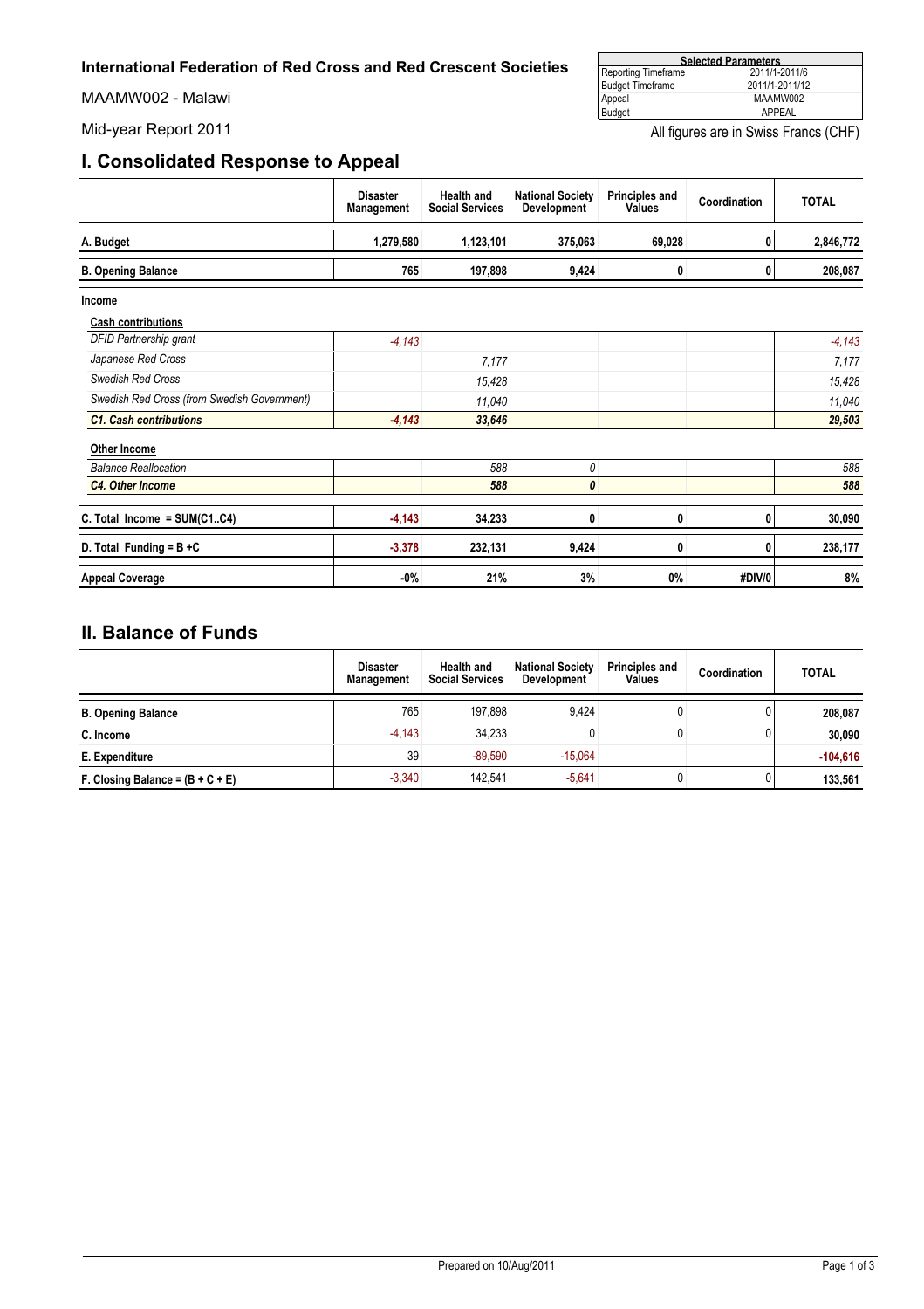MAAMW002 - Malawi

| <b>Selected Parameters</b> |                |  |  |  |  |
|----------------------------|----------------|--|--|--|--|
| Reporting Timeframe        | 2011/1-2011/6  |  |  |  |  |
| Budget Timeframe           | 2011/1-2011/12 |  |  |  |  |
| Appeal                     | MAAMW002       |  |  |  |  |
| Budget                     | APPFAL         |  |  |  |  |

Mid-year Report 2011 **All figures are in Swiss Francs (CHF)** All figures are in Swiss Francs (CHF)

## **III. Budget Analysis / Breakdown of Expenditure**

|                                                 |               | Expenditure            |                               |                                        |                          |              |              |           |
|-------------------------------------------------|---------------|------------------------|-------------------------------|----------------------------------------|--------------------------|--------------|--------------|-----------|
| <b>Account Groups</b>                           | <b>Budget</b> | Disaster<br>Management | Health and Social<br>Services | <b>National Society</b><br>Development | Principles and<br>Values | Coordination | <b>TOTAL</b> | Variance  |
|                                                 | A             |                        |                               |                                        |                          |              | B            | $A - B$   |
| <b>BUDGET (C)</b>                               |               | 1,279,580              | 1,123,101                     | 375,063                                | 69,028                   | $\mathbf 0$  | 2,846,772    |           |
| Relief items, Construction, Supplies            |               |                        |                               |                                        |                          |              |              |           |
| Shelter - Relief                                | 82,944        |                        |                               |                                        |                          |              |              | 82,944    |
| <b>Construction Materials</b>                   | 2,546         |                        | 6,517                         |                                        |                          |              | 6,517        | $-3,971$  |
| Clothing & textiles                             | 7,072         |                        | 3,245                         |                                        |                          |              | 3,245        | 3,827     |
| Food                                            | 14,746        |                        |                               |                                        |                          |              |              | 14,746    |
| Seeds & Plants                                  | 201,272       |                        |                               |                                        |                          |              |              | 201,272   |
| Water, Sanitation & Hygiene                     | 110,894       |                        |                               |                                        |                          |              |              | 110,894   |
| Medical & First Aid                             | 31,488        |                        | 407                           |                                        |                          |              | 407          | 31,081    |
| <b>Teaching Materials</b>                       | 4,000         |                        |                               |                                        |                          |              |              | 4,000     |
| Utensils & Tools                                | 41,477        |                        |                               |                                        |                          |              |              | 41,477    |
| Other Supplies & Services                       | 32,256        |                        |                               |                                        |                          |              |              | 32,256    |
| Total Relief items, Construction, Sup           | 528,695       |                        | 10,169                        |                                        |                          |              | 10,169       | 518,526   |
| Land, vehicles & equipment                      |               |                        |                               |                                        |                          |              |              |           |
| Vehicles                                        | 1,920         |                        |                               |                                        |                          |              |              | 1,920     |
| Computers & Telecom                             |               |                        |                               | 7,197                                  |                          |              | 7,197        | $-7,197$  |
| Office & Household Equipment                    | 2,688         |                        |                               | 433                                    |                          |              | 433          | 2,255     |
| Total Land, vehicles & equipment                | 4,608         |                        |                               | 7,630                                  |                          |              | 7,630        | $-3,022$  |
| Logistics, Transport & Storage                  |               |                        |                               |                                        |                          |              |              |           |
| Storage                                         | 12,288        |                        | 1,219                         |                                        |                          |              | 1,219        | 11,069    |
| Distribution & Monitoring                       | 113,869       |                        | 7,738                         |                                        |                          |              | 7,738        | 106,131   |
| Transport & Vehicle Costs                       | 109,136       |                        | 25,604                        | 4,085                                  |                          |              | 29,689       | 79,447    |
| <b>Total Logistics, Transport &amp; Storage</b> | 235,293       |                        | 34,562                        | 4,085                                  |                          |              | 38,647       | 196,647   |
| Personnel                                       |               |                        |                               |                                        |                          |              |              |           |
| National Staff                                  | 15,500        |                        | 28,122                        | 250                                    |                          |              | 28,372       | $-12,872$ |
| National Society Staff                          | 304,133       |                        | 39,856                        | 3,752                                  |                          |              | 43,608       | 260,525   |
| Volunteers                                      |               |                        | 58,110                        | 19,326                                 |                          |              | 77,436       | $-77,436$ |
| <b>Total Personnel</b>                          | 319,633       |                        | 126,089                       | 23,327                                 |                          |              | 149,416      | 170,217   |
| <b>Consultants &amp; Professional Fees</b>      |               |                        |                               |                                        |                          |              |              |           |
| Consultants                                     | 53,766        |                        |                               | 1,621                                  |                          |              | 1,621        | 52,145    |
| <b>Professional Fees</b>                        | 3,000         |                        |                               |                                        |                          |              |              | 3,000     |
| <b>Total Consultants &amp; Professional Fe</b>  | 56,766        |                        |                               | 1,621                                  |                          |              | 1,621        | 55,145    |
| <b>Workshops &amp; Training</b>                 |               |                        |                               |                                        |                          |              |              |           |
| Workshops & Training                            | 499,752       |                        | 21,490                        | 7,697                                  |                          |              | 29,186       | 470,565   |
| <b>Total Workshops &amp; Training</b>           | 499,752       |                        | 21,490                        | 7,697                                  |                          |              | 29,186       | 470,565   |
| <b>General Expenditure</b>                      |               |                        |                               |                                        |                          |              |              |           |
| Travel                                          | 23,066        |                        | 2,054                         | 9,173                                  |                          |              | 11,227       | 11,839    |
| Information & Public Relation                   | 38,597        |                        |                               | 71                                     |                          |              | 71           | 38,526    |
| Office Costs                                    | 32,515        |                        | 23,289                        | 5,817                                  |                          |              | 29,106       | 3,409     |
| Communications                                  | 18,999        |                        | 2,346                         | 1,922                                  |                          |              | 4,268        | 14,731    |
| <b>Financial Charges</b>                        | 2,521         | 24,577                 | $-12,225$                     | $-992$                                 |                          |              | 11,360       | $-8,839$  |
| Other General Expenses                          | 905,743       |                        | 9,300                         | 5,627                                  |                          |              | 14,927       | 890,817   |
| <b>Total General Expenditure</b>                | 1,021,441     | 24,577                 | 24,763                        | 21,619                                 |                          |              | 70,959       | 950,482   |
| <b>Operational Provisions</b>                   |               |                        |                               |                                        |                          |              |              |           |
| Operational Provisions                          |               | $-24,577$              | $-133,347$                    | $-52,536$                              |                          |              | $-210,460$   | 210,460   |
| <b>Total Operational Provisions</b>             |               | $-24,577$              | $-133,347$                    | $-52,536$                              |                          |              | $-210,460$   | 210,460   |
| <b>Indirect Costs</b>                           |               |                        |                               |                                        |                          |              |              |           |
| Programme & Service Support                     | 180,585       |                        | 5,442                         | 874                                    |                          |              | 6,316        | 174,269   |
| <b>Total Indirect Costs</b>                     | 180,585       |                        | 5,442                         | 874                                    |                          |              | 6,316        | 174,269   |
| <b>Pledge Specific Costs</b>                    |               |                        |                               |                                        |                          |              |              |           |
| Earmarking Fee                                  |               | $-39$                  | 212                           | 49                                     |                          |              | 223          | $-223$    |
|                                                 |               |                        |                               |                                        |                          |              |              |           |